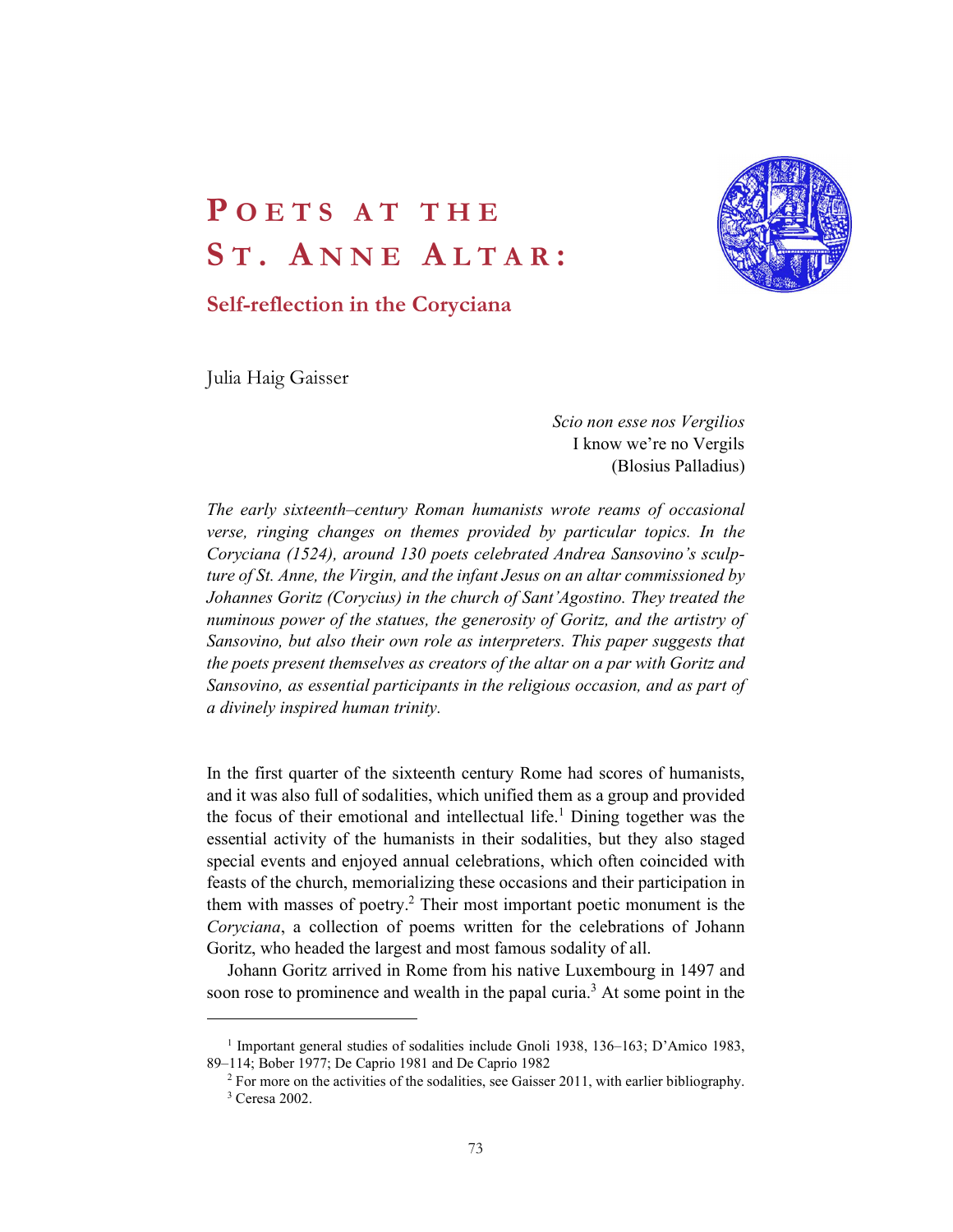next decade he conceived the idea of building an altar to his patron saint, St. Anne, and a tomb for himself in the church of Sant'Agostino. In 1510 he signed a contract with the Augustinian monks that allowed him to install an altar against one of the piers in the church and to place on it – carved from a single piece of marble – a statue group of St. Anne, Mary, and the infant Jesus (Fig. 1). A tomb ready to receive Goritz himself was to be placed in the pavement below.<sup>4</sup> The altar with its statue group, sculpted by Andrea Sansovino, was probably dedicated on St. Anne's day (July 26), 1512.<sup>5</sup> Soon afterwards, if not in time for the dedication, the monument also included a work not mentioned in the contract, a fresco of the prophet Isaiah above it painted by Raphael.<sup>6</sup> Modern scholars are generally agreed that the statue group and fresco were conceived as an ensemble, and that the program of the whole was inspired by the great Augustinian, Egidio da Viterbo.<sup>7</sup>

For many years Goritz and his altar were the center of a major annual celebration by his sodality.<sup>8</sup> Every St. Anne's day the humanists gathered in Sant'Agostino. Mass was said at the altar, and poems were attached to boards (tabellae) nearby, perhaps originally around the other three sides of the pier itself.<sup>9</sup> Then the poets and their host repaired to a feast at Goritz's nearby villa, where his garden was adorned with even more poems.<sup>10</sup> In the heyday of the festivities, from around 1512 to 1524, scores of poets praised Goritz and his altar in many hundreds of poems. A large collection of these, the Coryciana, was printed in  $1524$ .<sup>11</sup> The work is named for Goritz, whom the

<sup>4</sup> Bonito 1980, 810–811; Bonito 1984, 11–13. The contract is printed in Bonito 1984, Appendix A, 342–355; Coryciana 2020. 437–443.

<sup>5</sup> Bonito 1984, 18.

<sup>6</sup> For the dating, see Perini 1997–1998, 380; Rijser 2006, 174 n 59; Rijser 2012, 197 n 52.

<sup>7</sup> Bonito 1984, 100–161; Alhaique Pettinelli 1986, 42–44; Gaisser 1995, 45–47; Rijser 2006, 171–183, 190–194; Rijser 2012, 195–211.

<sup>&</sup>lt;sup>8</sup> The date of the last celebration is unknown, but it did not survive the Sack of Rome (1527), and probably ended a few years before that. Goritz himself suffered in the Sack, and perished as he was trying to return to Luxembourg. A contemporary account is given by Pierio Valeriano in De litteratorum infelicitate 2.60; see Gaisser 1999, 220-223.

<sup>&</sup>lt;sup>9</sup> Later a fourth and fifth board were added. IJsewijn in *Coryciana* 1997, 21–22 gives the references to the relevant poems; see also Rijser 2006, 171 n. 51 and 2012, 180 n.35.

 $10$  Blosius Palladius, Dedication 8, Coryciana 1997, 31. The feast in Goritz's garden is described by C. Silvanus Germanicus (Cor. 398); lines 1–60 are printed and translated by IJsewijn 1990, 219–221.

<sup>&</sup>lt;sup>11</sup> For the edition see especially Ruysschaert 1972 and IJsewijn in Coryciana 1997, 17– 28. Poems discussed in this paper will be cited from Coryciana 1997; poets will be given the Latin forms of their names as in the edition. Keilen in *Coryciana* 2020 prints IJsewijn's text of Cor. 1–372 with French translations, introduction, commentary, and prosopography. Important studies include IJsewijn 1990; Rijser 2006, 2012; Alhaique Pettinelli 1986; Perini 1997–1998; Pellegrino 2003; Sodano 2011; Wolkenhauer 2014; Keilen in Coryciana 2020.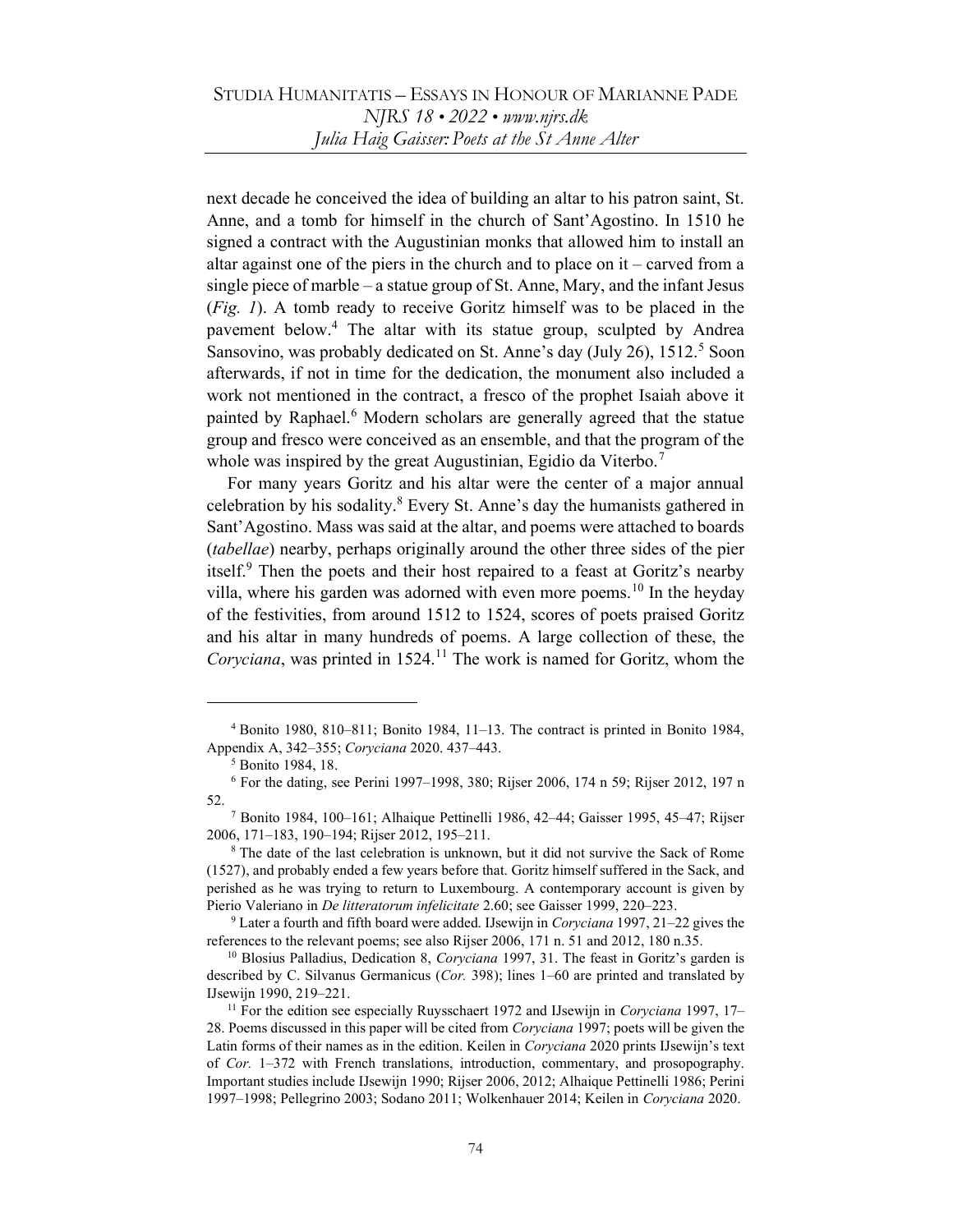humanists called by the Latin name Corycius (or Coritius), which evoked both the Corician cave of the Muses on Mount Parnassus and Vergil's old gardener in the Fourth Georgic (Corycium . . . senem, G. 4.127) whom they saw as Goritz's namesake.<sup>12</sup>

The Coryciana is remarkable for its size (it contains 399 poems by around 130 poets); $^{13}$  but otherwise it is a typical product of its era since occasional poetry on set themes of contemporary interest was a favorite activity of the Roman humanists. The poets of the Coryciana also wrote about the Laocoon, on the famous statue of the sleeping Ariadne that everyone identified as Cleopatra, on the courtesan Imperia, and on the death of Celso Mellini.<sup>14</sup> Some of these poems were printed, but most simply circulated among the humanists and their patrons. Manuscripts in the Vatican Library contain poems on the death of Raphael, on the hated Pope Adrian VI, on the name of Pietro Mellini (is it derived from mel, "honey," or melos, "song"?), on Angelo Colocci's cat, on the villas of various patrons – and also, alas! attacks on Johann Goritz by some of the very poets who celebrated him in the Coryciana.<sup>15</sup> Whatever their subject, however, all these poems have one thing in common: they ring changes on a theme – looking for all its possibilities, and endlessly developing and embroidering them. The poets tried to outdo each other, often in the hope of rewards from their patrons. The poems on the name of Pietro Mellini, for example, were probably written for a competition at a party at Mellini's villa. And we are told repeatedly that Goritz's celebrations involved a poetry contest  $-$  a *certamen*, whose victor almost certainly would have carried off a cash reward.

The set topic in the *Coryciana*, of course, is praise of Goritz and his altar. Here is how its editor, Blosius Palladius, describes it in his preface to Goritz:

 $12$  Blosius Palladius spells out the connection with Vergil's gardener in the first words of his dedication: "Corycium senem tibi quadantenus cognominem, Iane Coryci, . . . Vergilius . . . collaudat" (Vergil praises the old man of Corycus, who is to some extent your namesake, Johann Goritz), Blosius Palladius, Dedication 1, Coryciana 1997, 29. Mariangelus Accursius treats Goritz's association with the Corician cave in Cor. 1.70–73.

<sup>&</sup>lt;sup>13</sup> The index in *Coryciana* 1997 includes 132 poets listed with poems in the collection.

<sup>&</sup>lt;sup>14</sup> Laocoon: for a very partial list with bibliography, see Gaisser 2011, 126 n. 25; see also Wolkenhauer 2014, 109–112. Ariadne/Cleopatra: for poems by Evangelista Maddalena Capodiferro and Baldassare Castiglione, see Brummer 1970, 221–222. Imperia: Vitalis 1512 includes poems by Janus Vitalis, Blosius Palladius, Silvanus Germanicus and others; see also Moncallero 1962. Celso Mellini (brother of Pierio Valeriano's friend and patron, Pietro Mellini): poems on his death were collected by Valeriano and printed in a volume entitled  $In$ Celsi Archelai Melini funere amicorum lacrimae (Rome 1519); see Gaisser 1999, 309–310; Benedetti 2010.

<sup>15</sup> Raphael: Shearman 2003; Perini 1997–1998. Mellini, Colocci's cat, villas: Gaisser 2011, 127 n. 30. Adrian VI: Fanelli 1979. Goritz: Gaisser 1995, 52–54; Gaisser 2011, 129– 130.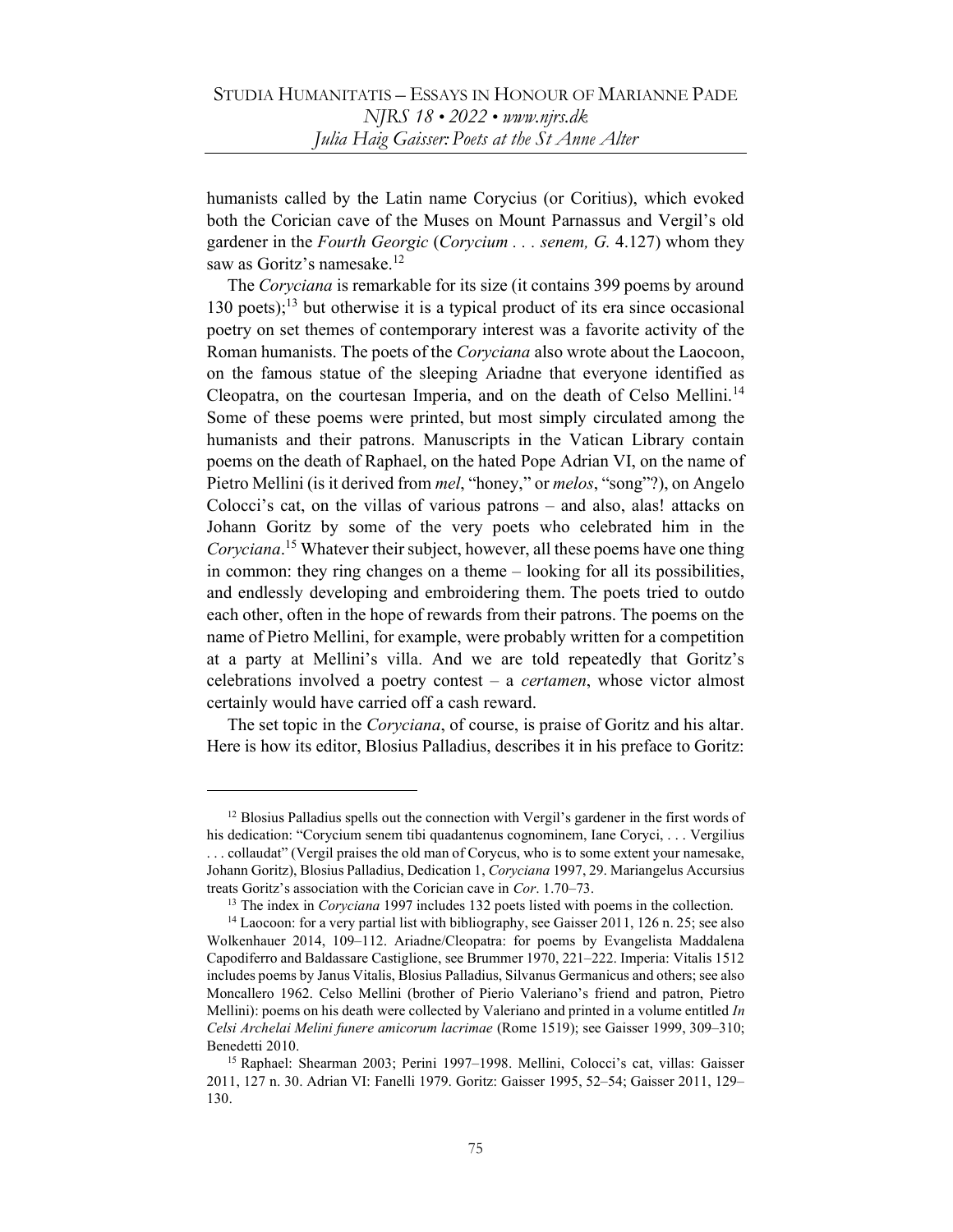All the city's poets, stirred as if by a passionate frenzy, marveling at your piety and the excellence of the work itself, have competed to extol you and have woven your generosity, the elegance of the statues, the pre-eminence of the artists into their songs.<sup>16</sup>

Goritz's piety and generosity, the elegance of the statues, the pre-eminence of the artists are indeed the subjects of the Coryciana, and we meet them over and over again. But there is another major theme not mentioned by Blosius: the poets themselves. In over 100 poems the poets muse on themselves musing on Goritz and his altar. Details are added, taken away, modified sometimes only a little and sometimes almost beyond recognition, and we meet them coming and going, bouncing off the pages at us and reflecting each other in dizzying profusion, as if in a hall of mirrors.

In what follows I will look at a selection of these metapoetical poems and suggest that in them the poets make themselves not just spectators but essential participants in the religious occasion. I will close with a brief epilogue speculating on the reasons for their virtual neglect of Raphael's fresco.

The poets present themselves as creators of the sanctity of the altar on a par with Goritz and Sansovino. Each has a different role that contributes to the unity of the whole. Goritz brings his piety, money, or divine understanding (sometimes all three), Sansovino his art, the poets their songs. In its simplest form, the idea is usually expressed in a couplet. Here is Petrus Mellinus:

 Omnia dant statuis his laudem: carmina vatum, Corytii pietas, Sansoviique manus. (Cor. 266)

 Everything gives praise to these statues: the songs of the poets, the piety of Goritz, the hand of Sansovino.

Antonius Nerlius:

 Mens Coryti, manus artificis, vatum ingenium, auro Hoc struit, arte polit, carmine laudat opus. (Cor.347)

 The mind of Goritz, the hand of the artist, the talent of the poets. Builds this work with gold, polishes it with art, praises it with song.

<sup>&</sup>lt;sup>16</sup> "... poetae urbani omnes velut oestro perciti tuamque tum pietatem tum operis ipsius excellentiam admirati, te certatim extulerunt tuamque animi magnitudinem, statuarum nitorem, artificum praestantiam suis carminibus texuerunt." Blosius Palladius, Dedication 3, Coryciana 1997, 30.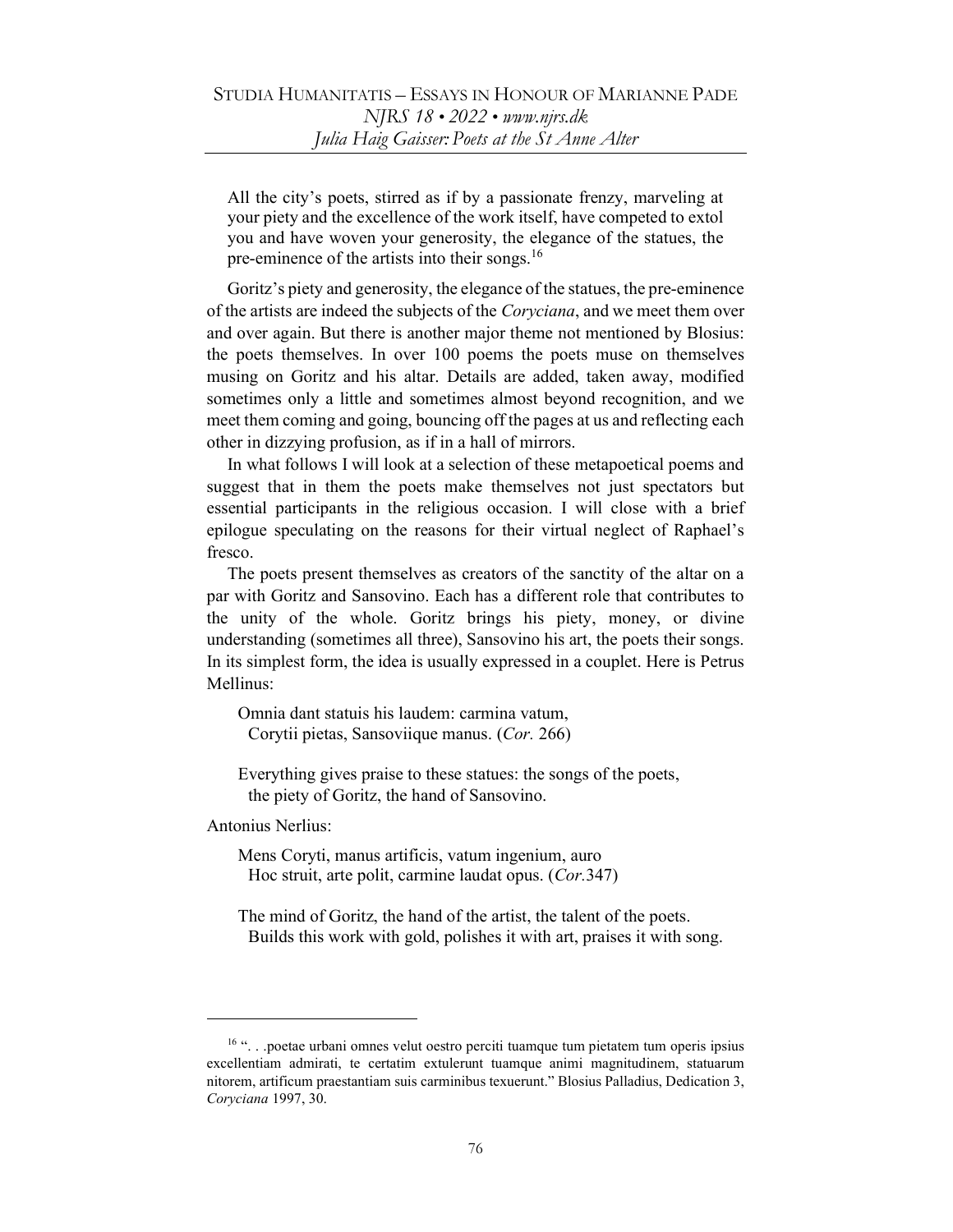### Bernardinus Dardanus:

 Musa chely, impensa Corytus, Sansovius arte Haec decorant studio vivida saxa pari. (Cor. 184)

 The muse with her lyre, Goritz with expenditure, Sansovino with art Adorn these living stones with equal zeal.

Silvius Laurelius pushes the argument in a slightly different direction in two closely related epigrams that highlight the statues. Here is the first:

 Ipsa vel haec se scire negent simulacra, probandus Sculptorne an vates, Corytiusne magis. (Cor. 69)

 Even these images themselves would say they don't know whether The sculptor or the poets or Goritz deserves greater approval.

In his next epigram, as if to show why the choice is so difficult, Silvius attributes the same miraculous accomplishment to all three:

 Corytii mens, Sansovini ars, carmina vatum Signa istaec adigunt vivere, muta loqui. (Cor. 70)

 The mind of Goritz, the art of Sansovino, the songs of the poets Make these statues live, and  $-$  though mute  $-$  speak.

Baptista Casalius presents an elegant little variation in which each clause has three elements related in order to the three elements in each of the other clauses:<sup>17</sup>

 Coricius, vates, ars, aram, carmina, Divos, Dat, ludit, fingit, sumptibus, ore, manu. (Cor. 42).

 Goritz, the poet, art, altar, poems, divinities, Gives, composes, shapes, with wealth, with tongue, with hand.

Janus Vitalis constructs his couplet in the same way:

 Materiam, formam, mentem, dat, sufficit, addit, Corytus, auctor, Apollo, ingenio, arte, lyra. (Cor. 340)

 Matter, form, meaning. Gives, supplies, imparts. Goritz, the artist, Apollo: with intellect, with art, with the lyre.

This poem gives greatest merit to the poet (Apollo), who imparts meaning, not just matter or form, to the work.<sup>18</sup>

Goritz, the sculptor, the poets – three contributors, each of a different kind, to a single project, which of course is also threefold in nature, representing

<sup>&</sup>lt;sup>17</sup> The type was called a "correlative" poem by J.C. Scaliger; see IJsewijn's note *ad loc.*, Coryciana 1997, 69.

<sup>&</sup>lt;sup>18</sup> But see also Keilen in Coryciana 2020, 398-399.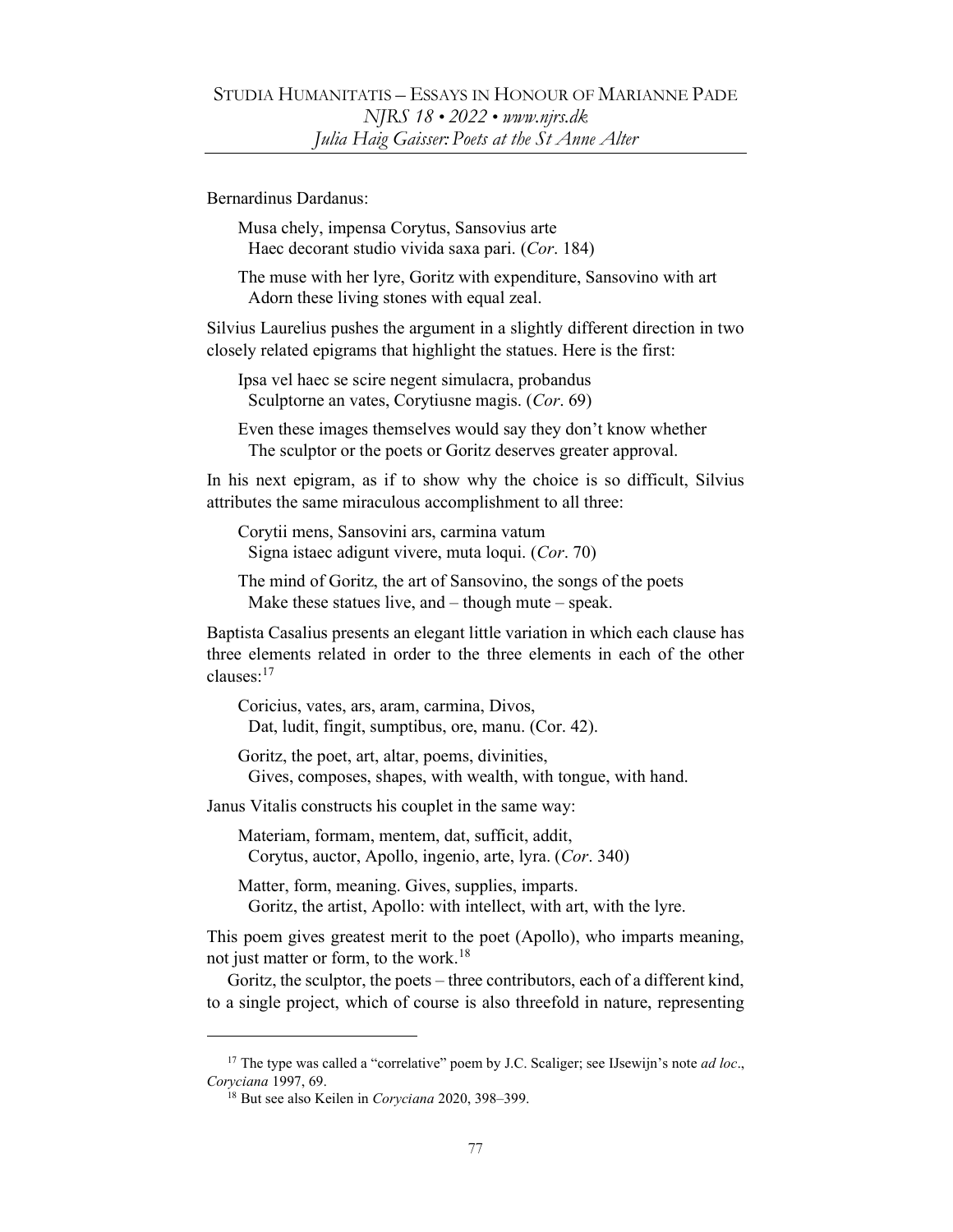the three sacred personages ("gods", as the poets like to call them) of St. Anne, Mary, and the infant Jesus, carved from a single stone. Goritz stipulated the single stone, surely not only because he wanted the work to be a technical tour de force, but also because he was thinking of its religious significance.<sup>19</sup> The three figures of the sculpture are connected by their lineage as well as their divinity; shaped from a single piece of marble, they are shown to be literally – not just metaphysically – of a single substance. This St. Anne "trinity," demonstrating Jesus' human lineage, also of course evokes the great trinity, of Father, Son, and Holy Spirit.<sup>20</sup>

The poets treat the creative trinity of which they are a part as a human counterpart of the trinity of the statue.<sup>21</sup> Often the idea appears in its simplest form: a single couplet that brings together the three contributors and the three gods.<sup>22</sup> Caius Silvanus Germanicus plays with the theme in a series of three epigrams:

 Tres Superos homines tres ornavere: Corytus Sculptorque et vates, aere, manu, fidibus. (Cor. 321)

 Three men have adorned three gods: Goritz, sculptor, and poet, with money, hand, and lyre.

In a slight variation he assimilates the men, their gifts, and the gods. Each is summus ("greatest").

 Et summa ars, summa et pietas, summique poetae Summa tribus summis dona dedere Deis. (Cor. 322)

 The greatest art, the greatest piety, the greatest poets Have given the greatest gifts to the three greatest gods.

In the most complex version, he differentiates and ranks the two trinities.

<sup>&</sup>lt;sup>19</sup> I have borrowed the phrase "technical tour de force" from Bonito 1984, 60.

<sup>20</sup> Bonito 1984, 89–91, 214–215. Alhaique Pettinelli 1986, 45–46, citing Wind 1968, 253–255. Perini 1997–1998, 386. Rijser 2006, 215–220.

 $21$  In general they like to draw attention to patterns of three. Thus Blosius Palladius in Cor. 127 speaks of one trinity of gods, another of statues, altar, and painting (presented in a single offering), and yet a third of boards *(tabulae)* of poems presented by the poets: "Dat statuas, aram et picturae munus eodem / munere, Corycius, Diis tria dona tribus. . . / . . . Quare hi permoti hac pietate et muneribus Dii / impulerunt vatem in carmina; quae et dederunt / continuo vates; dignas Diis, munere dignas / Corycio et Superis treis dederunt tabulas". Cor 127, 1–2, 5–8. See Perini 1997–1998, 382. For translation see Keilen in Coryciana 2020, 98.

 $22$  Thus, Cor. 44 by Savoia: "Coryitus locat, Andreas facit, ornat Apollo; / Tres treis condecorant sumptibus, arte lyra".). Also Cor. 87 by Alexander Alexandrinus Romanus: "Numina tres Superos ornant tria, Iuno, Minerva / Cypria, divitiis, carminibus, specie". For translations see Bonito 1984, 248 and 257; Keilen in Coryciana 2020, 52 and 76.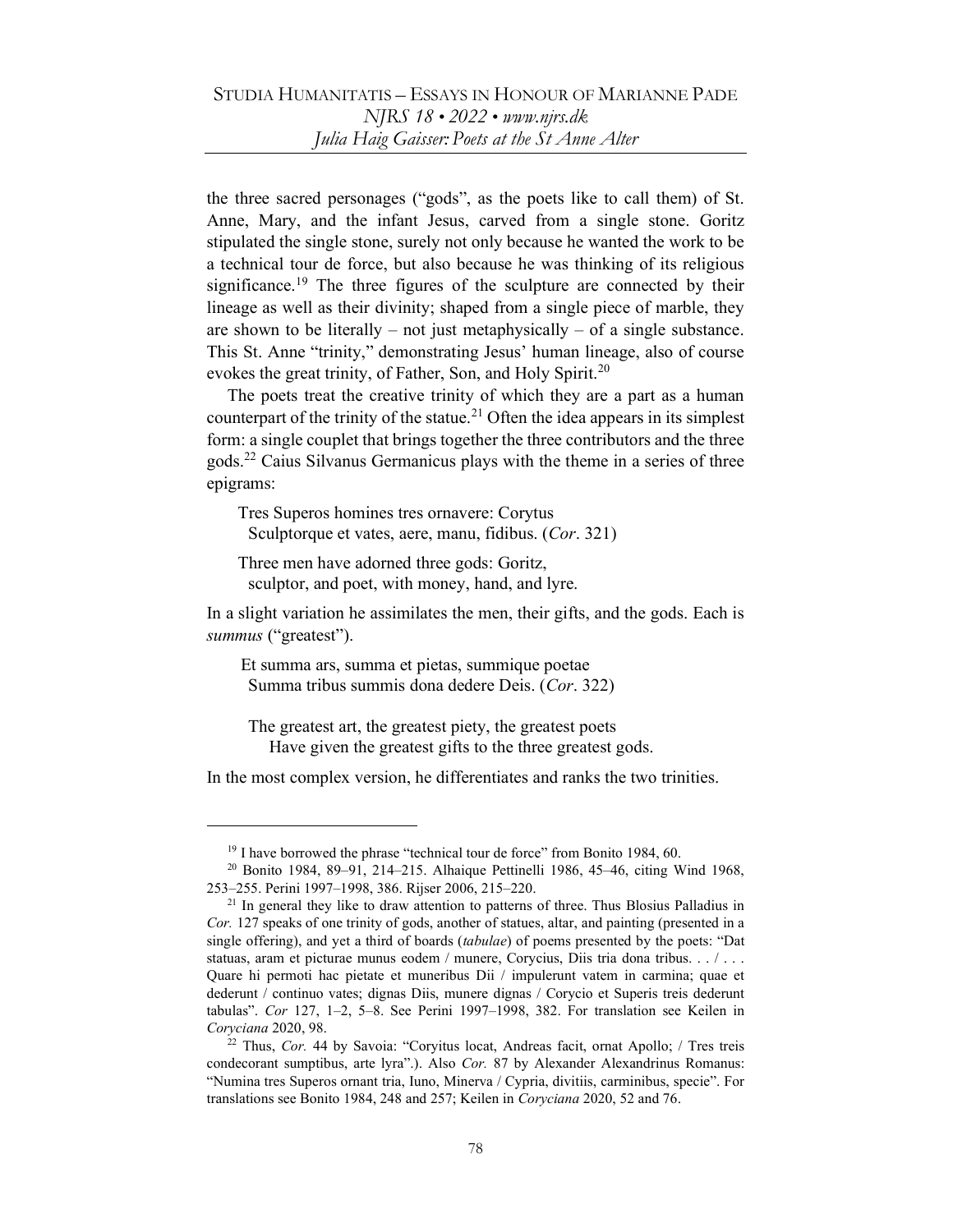Corycius vati et fabro, illi at debet uterque; hi Tergemini debent Tergeminis Superis. (Cor. 323)

 Goritz is indebted to poet and sculptor, but each is indebted to him. This set of three is indebted to the triple gods.

He also treats the theme in hendecasyllables.

 Divos tergeminos Corycianos, Compar Phidiacis opus figuris, Aequo tergemini probant coluntque Affectu Corytus, faber, poetae. (Cor. 336)

 The three, Goritz, sculptor, poets, With equal devotion praise and worship The threefold Corycian gods, A work equal to the statues of Phidias.

In longer poems there is more room to elaborate. Ioannes Franciscus Philomusus uses two couplets. The second couplet presents the familiar three contributors and three-fold divinity.

 Andreas artem, nos carmina, contulit aera Corycius: trinum quis mage numen amat?

 Andreas has bestowed art, we songs, Goritz money. Who loves the threefold godhead more? (*Cor.* 138–3–4)

This couplet could stand alone as a complete epigram. Compare it, for example, with Cor. 321 above, the first epigram we looked at by Silvanus Germanicus. But Philomusus creates a nice variation by adding a couplet at the beginning in which he identifies the three gods and their relation to each other. Here is the whole poem.

 Anna parens magnae hic Matris, virgoque supremi Magna Parens Patris, natus et Omnipotens. Andreas artem, nos carmina, contulit aera Corycius: trinum quis mage numen amat?

 Here is Anna the parent of the great Mother, and the virgin, The Great Parent of the supreme Father, and the Omnipotent son. Andreas has bestowed art, we songs, Goritz money. Who loves the threefold godhead more? (Cor. 138)

In two couplets, then, the roles of both trinities can be differentiated and their component persons appropriately described. These fundamental elements are capable of almost infinite variation and expansion. Using four couplets, Ioannes Baptista Cataneus makes the argument more complex.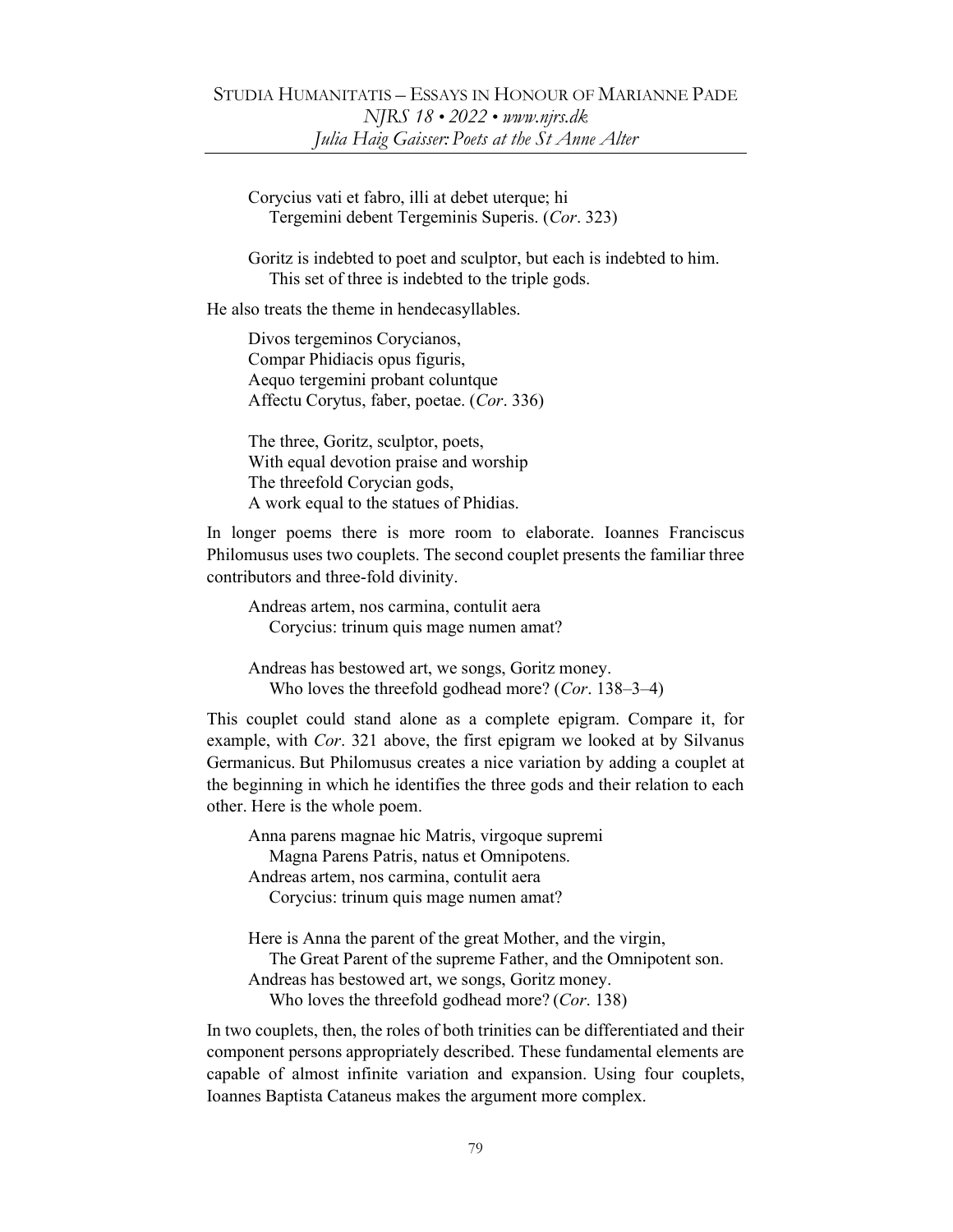| Quae tria de Pario cernis spirantia saxo                             |
|----------------------------------------------------------------------|
| Numina, Corytii sunt monumenta pii.                                  |
| Virginis Anna parens, et Virgo mater Iësu                            |
| Mirantur nati parvula membra Dei.                                    |
| Sansovii manus haec priscos imitata magistros                        |
| Fecit, quam loquitur quanta tabella vides.                           |
| Ille suae pietatis, et hic feret artis honorem,                      |
| Amboque perpetuo carmine erunt celebres. (Cor. 210)                  |
|                                                                      |
| These three living deities you observe of Parian marble              |
| Are the monuments of pious Goritz.                                   |
| Anna, parent of the Virgin, and the Virgin, mother of Jesus,         |
| Marvel at the tiny limbs of God the son.                             |
| The hand of Sansovino imitating the ancient masters made             |
| These things, as the votive board relates (you see how large it is). |
| The one will win the prize of piety and the other of art,            |
| And both will be celebrated in everlasting song.                     |

Cataneus' building blocks are the same as those of Philomusus: the trinity in the sculpture and the creative trinity of patron, sculptor, and poets. Like Philomusus, he presents an ecphrasis describing the sculpture to the reader, who is imagined as viewing the statue. Philomusus identifies his genre in the single word, "here (hic)": "here is Anna, etc." But Cataneus is more explicit, as if we were standing with him before the column. "You observe (cernis)", he says in line 1, pointing out the statues; then he turns to the board full of poems nearby, drawing our attention to its size in line 5, "you see how large it is *(quanta . . . vides)*". The statues memorialize Goritz (they are his monuments, both votive offerings and memorial, and we are to remember that the altar marks his future tomb); the contents of the board testify to Sansovino's achievement. The final memorial for both, however, is not a physical object but the gift of the poets: the "everlasting song" that will insure their fame. $23$ 

Like Cataneus, Andreas Maro uses the trinity in the sculpture ("the three divinities", line 5), but he divides the second trinity, making Goritz and Sansovino not just creators, but also objects of the poets' praise along with the statues.

Inclyta cum Romae tot sint spectacula rerum,

Hinc antiquae urbis, hinc monumenta novae,

Dic age, Musa, operi cur tantum contigit uni, Mille argumentum vatibus unde fuit?

 $23$  Cataneus plays with the same elements in *Cor.* 209. For translation see Bonito 1984, 272–3; Keilen in Coryciana 2020, 142, 144.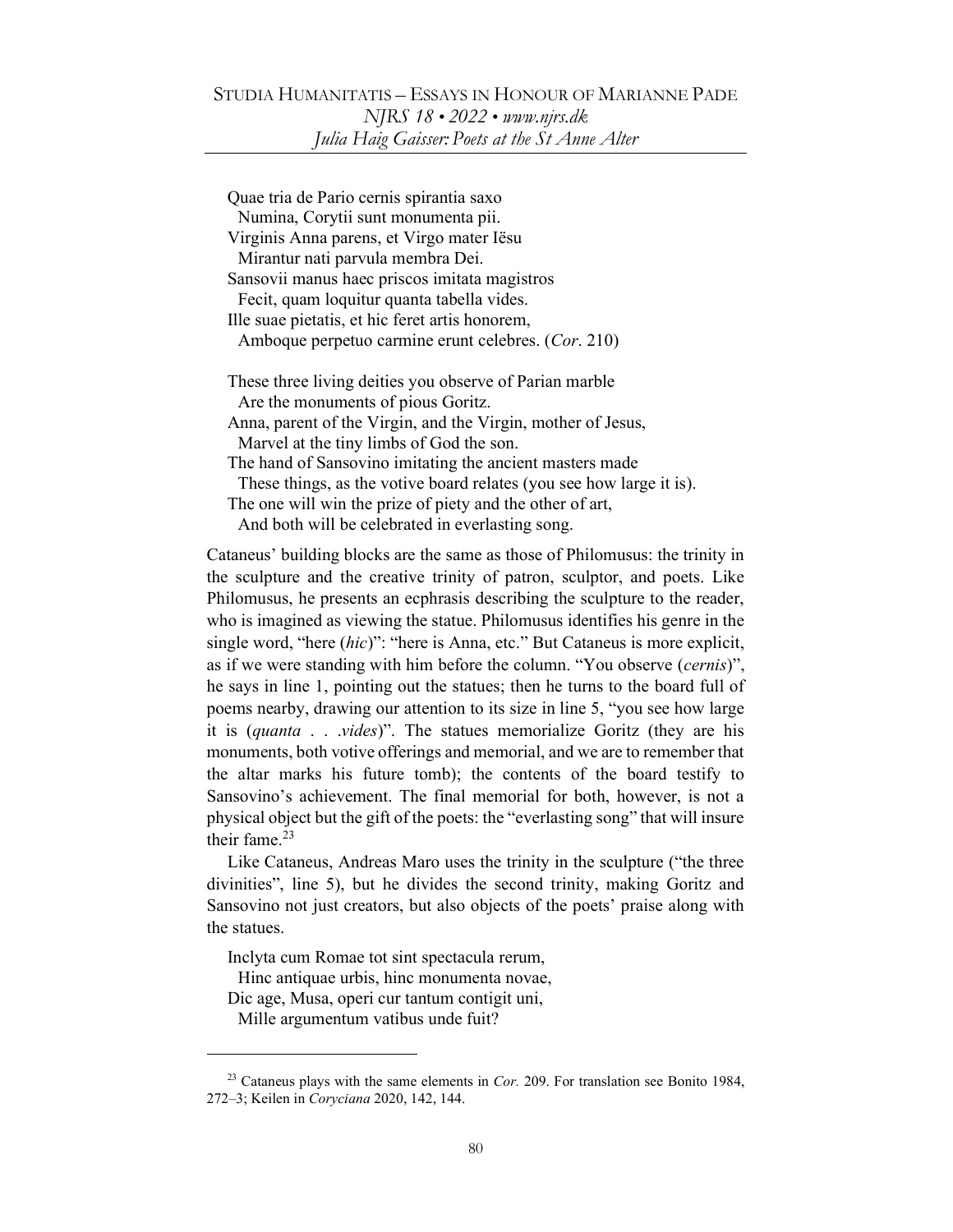"An meruere minus tria Numina, lumina mundi, Coritii pietas, Sansoviique manus?" (Cor. 286)

Since there are so many famous sights in Rome,

Monuments everywhere of both the ancient city and the new,

Come, tell me, Muse, why it has fallen to one work alone

To provide a theme to a thousand poets?

"Or do the three divinities deserve any less, the lights of the world, The piety of Goritz, and the skill of Sansovino?"

Maro's poem takes the form of a question and its answer, a common template in Catullan and other epigram.<sup>24</sup> He asks the Muse to explain why this one monument, of all the famous sights in Rome both ancient and modern, has inspired "a thousand poets". Her brief answer: the three divinities and the qualities of Goritz and Sansovino deserve it. Maro has packed a surprising number of important points into his six lines: not only the trinity of the statues ("the lights of the world") and the usual attributes of the creative trinity (piety, skill, and song), but also the sculpture's position and priority among the marvels of Rome and a metapoetic salute to his fellow poets in Goritz's large sodality.

In a much longer poem, Pierius Valerianus builds on the same elements to consider the inspirational power of the statues, adding a superstructure that deepens the argument and all but obscures its familiar foundation.<sup>25</sup> Like Maro, he uses the question-and-answer template.

| Cum tot ubique habeas spirantia saxa, colores,                |    |
|---------------------------------------------------------------|----|
| Aeraque, vita quibus ni sit, inesse putes,                    |    |
| Cur tantum tria ducta uno de marmore signa,                   |    |
| Anna avia, et Mater Virgo, Puerque Deus,                      |    |
| Ingenia incendunt hominum, stimulantque poetas,               | 5  |
| Quot Roma atque ingens ambitus orbis habet?                   |    |
| Non hunc Corycius, non Sansovinus honorem                     |    |
| (Hic sumptu quamvis inclytus, ille manu)                      |    |
| Affectent: vis haec coelesti a lumine fusa est:               |    |
| Scilicet est tanti sacrum habuisse locum.                     | 10 |
| Nanque Augustini ingenium et facundia et ardens               |    |
| Illa adeo pietas atque amor ille boni                         |    |
| Hanc mentem inspirant coeli de vertice, virtus                |    |
| Unde hominum, unde Deûm non moriatur honos. $(Cor. 197)^{26}$ |    |
|                                                               |    |

 $24$  Examples in Catullus include poems 79, 80, 85, 89, 92, 97. For discussion see Gaisser 2009, 108–111.

<sup>25</sup> For earlier discussions, see Gaisser 1995, 45–47; Rijser 2006, 193–95; 2012, 211–212.

 $26$  Valeriano's poem appears with some changes in his *Hexametri, Odae, et Epigrammata* (Venice, 1550), 104v–105r. See Coryciana 1997, 147–148.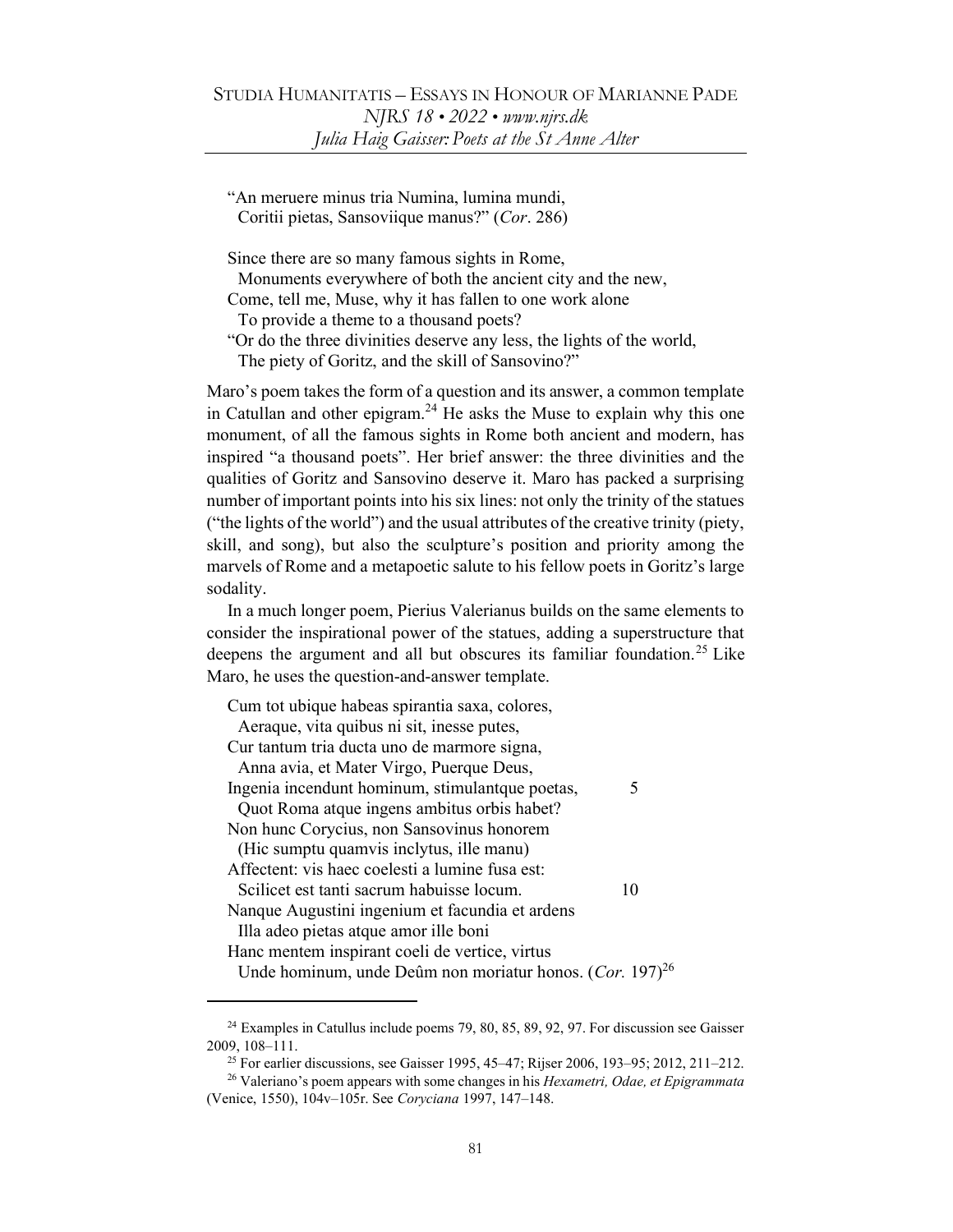When you have everywhere so many lifelike stones, paintings, and bronzes,

 In which, even if there were no life, you would think there was, Why do only three figures carved from one piece of marble,

 The grandmother Anna, and the Virgin Mother, and the Infant God, Fire the intellects of men and rouse the poets – as many as

Rome and the vast circuit of the world contain?

Not Goritz, not Sansovino would aspire to this honor

(However famed the one for his generosity, the other for his skill).

This power has been poured down from the heavenly light:

Clearly it is worth that much to occupy a holy place.

For the intellect of Augustine and his eloquence and Ardent piety and love of the good so inspire

This mind from the height of heaven that because of it

The virtue of men and the honor of the Gods are undying.

Valerianus is not writing a sonnet, but his poem does have fourteen lines and its construction is sonnet-like. The first eight lines (and the first word of the ninth, affectent) contain our building blocks, the St. Anne and creative trinities. They pose a question very like that in Maro. To wit: there are great works of art everywhere; why does this one stone with its three figures rouse all the poets in the world? The answer is not the contribution of Goritz or Sansovino. The true explanation is introduced in line 9, with the *volta*, or "turn" of the argument: the power of the statues derives from the light of heaven, and the intellect and piety of Augustine (patron of Sant'Agostino) "inspire this mind." We have our answer: there are many wonderful works of art everywhere, but there is power in *these works* because they occupy *this* place, uniquely blessed by Augustine. But the last couplet complicates the argument, for it conveys two different, but complementary, meanings. Let us look at it again. The inspired mind of line 13 is both the mind of the poets and the mind behind the creation of the statues. In either case the inspiration is ultimately divine ("from the height of heaven"). The reference in line 14 is both specific and universal. Through the inspired mind of the poets, Goritz, Sansovino, and their sacred statues are undying. Through the divine mind imbued in the sculpture, human virtue and the honor of the Gods are undying. Valerianus' argument, complex and nuanced as it is, contains themes that we have seen many times before. But it also adds two points relevant to the historical and artistic context of Goritz's monument: the international character of the poets and the inspiration of Augustine on the mind of both the poets and the creator of the work. Both details suggest a connection of the statues with the Isaiah fresco and of the artistic program with the influence of Egidio da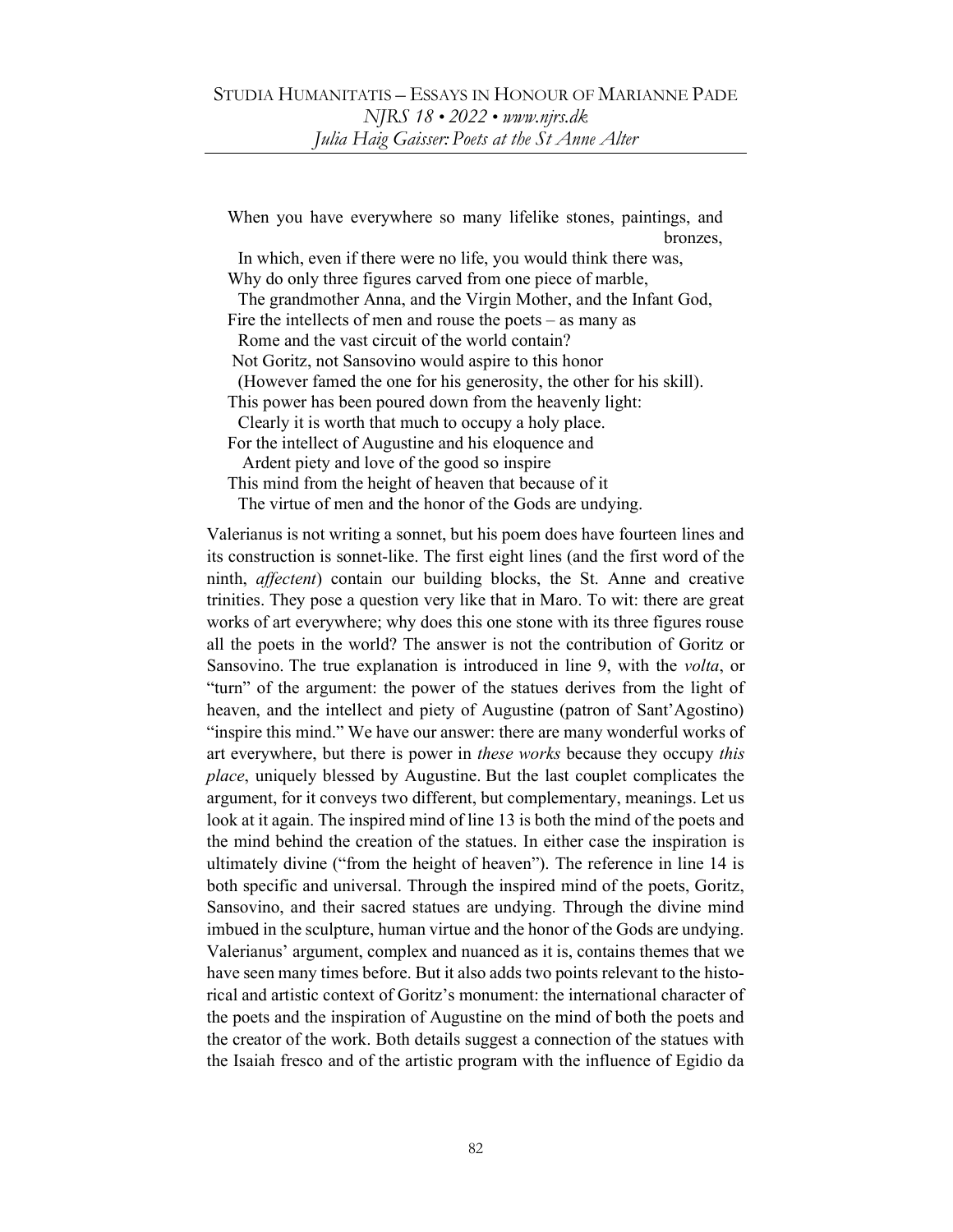Viterbo.<sup>27</sup> Valerianus says that the poets are as many as "Rome and the vast" circuit of the world contain" (line 6). The point is not only the number of the poets (compare the "thousand poets" in Maro's poem above), but the diversity of their homelands. Valerianus is alluding both to the multi-national character of Goritz's sodality and its poets, who came, if not from "the vast circuit of the world", at least from all over northern Europe, as well as from nearly every city in Italy, and to the Isaiah fresco and its inscription, which has been interpreted to refer to the future presence of all the nations of the earth among the righteous.<sup>28</sup> The idea is consistent with the thinking of Egidio, who predicted that this gathering of the nations was coming to pass in the modern age of discovery and conquest. Valerianus' insistence on the inspiration of Augustine also points to Egidio, for whose thinking and humanism he was an essential model.<sup>29</sup>

In another important poem, Janus Vitalis takes our familiar elements in a different direction.<sup>30</sup> The two trinities and the link between them are his centerpiece (lines 3–6).

Quis neget ad priscum Romam rediisse nitorem,

Quandoquidem prisci cuncta nitoris habet?

En Phidiam, atque Numam, et praeclaros ecce Marones,

Arte, animoque pio, carminibusque piis!

Hi tribus his statuis dant omnes vivere sensus, Tresque uno includunt corpore treis animas.

Quinetiam si cuncta, hospes, mirere, loquuntur:

Nam quicquid vates tot cecinere, canunt. (Cor. 63)

Who would deny that Rome has returned to its former splendor When it has all the elements of its former splendor?

Look! Phidias and Numa, and here are brilliant Vergils!

With art and pious mind and pious songs

These give all the senses of these three statues life,

And the three enclose three souls in a single body.

Yes, traveler, if you were to marvel at every detail – they even speak.

Indeed, whatever so many poets have sung, they sing.

<sup>27</sup> Gaisser 1995, 45–47.

<sup>&</sup>lt;sup>28</sup> Gaisser 1995, 45–47. For the contemporary interpretation of the Hebrew inscription (Isaiah 26.2–3), see Bonito 1984, 132–136, Alhaique Pettinelli 1986, 43–44.

 $29$  "Augustine's thought impinged on Giles [i.e., Egidio] from every conceivable angle"; O'Malley 1968, 59; and see the whole discussion, 59–61. See Rijser 2006, 190–196; 2012, 207–214.

<sup>&</sup>lt;sup>30</sup> The poem is also translated and discussed by Rijser 2012, 234; Keilen in Coryciana 2020, 64, 299.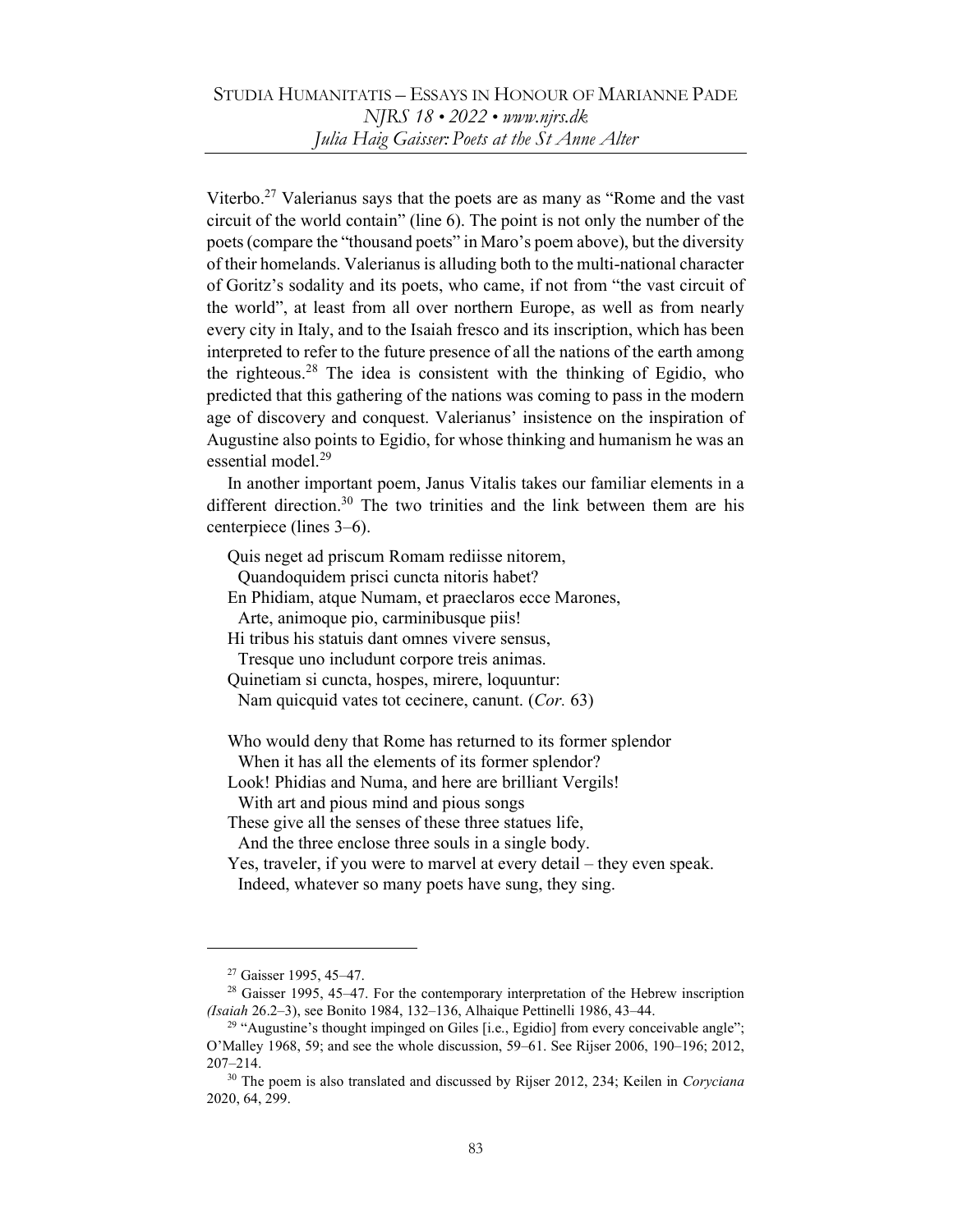# STUDIA HUMANITATIS – ESSAYS IN HONOUR OF MARIANNE PADE NJRS 18 • 2022 • www.njrs.dk Julia Haig Gaisser: Poets at the St Anne Alter

In the line from his preface that I have used as an epigraph, Blosius Palladius says, "I know we're no Vergils". But Vitalis takes a different line, asserting that the poets are so many Vergils, and that Sansovino and Goritz are the modern counterparts of Phidias and Numa.<sup>31</sup> Vitalis' modern creative trinity – avatars or perhaps even reincarnations of their ancient models – have given the three statues life. They have also brought all their senses to life, making them able, we suppose, to see and hear their worshippers, to feel their reverent touch, and even (as we shall see in the last couplet) to speak to them.<sup>32</sup> But more than that: they have put souls *(animas*, line 6) into them – three souls in one body, the single stone of which they are made. These three-fold, sentient, animate beings, then, can respond to and communicate with human beings – like the hospes or traveller, who is invited to marvel at them in line 7. If he does so, he will hear them speak. But what will they say? There are two ways to take the last line. The translation above follows the punctuation in IJsewijn's edition: "Indeed, whatever so many poets have sung, they sing." Rijser's translation is similar: "For they sing what all poets have sung".<sup>33</sup> Rijser continues: "[T]hey say what the poets sing, nay, what all poets and artists have ever sung: the praise of God … [T]he statues may … say … as many things  $\ldots$  as there could be written poems about them".<sup>34</sup> But two of our three most important sources for the text of the Coryciana suggest another interpretation: the manuscript of the *Coryciana* transcribed by Vitalis himself (Vat. lat. 2754) and the  $1524$  edition.<sup>35</sup> The punctuation of line 8 in both differs from that in IJsewijn.

IJswijn: Nam quicquid vates tot cecinere, canunt.

Vat. lat. 2754 and the 1524 edition: Nam, quicquid vates tot, cecinere, canunt.<sup>36</sup>

With the comma between *tot* and *cecinere* in what seems to be Vitalis' own punctuation, the line must be construed differently: the phrase vates tot is not the subject of *cecinere*, but of *canunt* at the end of the verse.

 $31$  This contention runs through many of the poems; it is a familiar element in the cultural and political claims of a new golden age dear to contemporary Roman humanist ideology. For the general intellectual climate, see Stinger 1985, 235–291. For the its use in the Coryciana, see Alhaique Pettinelli 1986, 47–49; Pellegrino 2003, 225–228; Rijser 2006, 190–202; Rijser 2012, 207–221.

<sup>&</sup>lt;sup>32</sup> For the theme of living statues, see Wolkenhauer 2014; Pellegrino 2003, 221-224; Rijser 2006, 202–215; Rijser 2012, 221–231.

<sup>33</sup> Rijser 2012, 234.

<sup>34</sup> Ibid.

<sup>&</sup>lt;sup>35</sup> For the textual tradition, see IJsewijn in Coryciana 1997, 17-21. I have not been able to see the third source: Rome, Biblioteca Corsiniana Niccolò Rossi 207.

<sup>&</sup>lt;sup>36</sup> Biblioteca Apostolica Vaticana, Vat lat. 2754, fol. 18v; Coryciana 1524, G3v.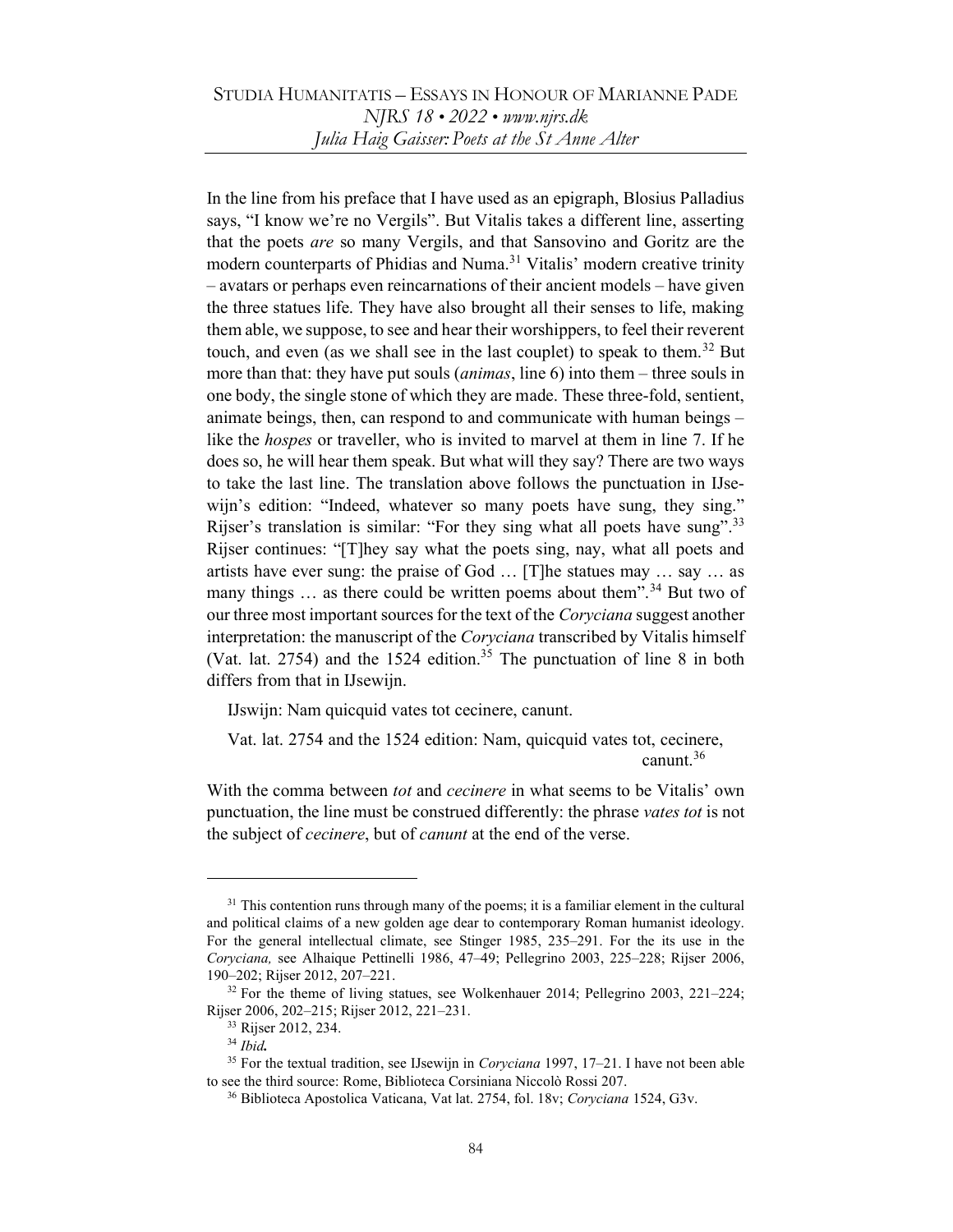For whatever so many poets sing, they have sung.

Compare the translation using IJsewijn's punctuation. The question is, who originates the song? The poets or the gods in the statues? I think it is the latter. The message or song of the statues is timeless and eternal, and what the poets sing as they gaze at them simply repeats the strain.

Both Vitalis and Valerianus have built on the theme of the two trinities, and each has developed a complex religious conception of the relation between them. Vitalis conceives it in terms of time: the human trinity are avatars of the classical past (Phidias, Numa, Vergil); and, inspired by the statues, the poets are able to sing the strains of an eternal truth. For Valerianus, the relation is between heaven and earth: the divine has descended into both the statues and the poets celebrating them. Both Vitalis and Valerianus privilege the poets over the others in the human trinity, giving them not only understanding of the statues but also the power to interpret them to others.

Poems like these are both reverent and inspire reverence. But in many others the poets present themselves as both worshippers and celebrants – almost priests – issuing an explicit call to prayer. Here is Petrus Cursius:

Alloquere, et castis precibus tria numina adora. Audit opus: facient, si pia vota facis. (Cor. 13)

Call on them, and worship the three divinities with chaste prayers; The work hears: They will do it, if you make pious vows.<sup>37</sup>

Today we read these calls to prayer, epigrams on the two trinities, and all the other poems in the Coryciana, in the authoritative modern edition of Jozef IJsewijn, or in the 1524 edition, or even in the manuscripts. But they started life as separate scraps of paper, affixed to, and surrounding Goritz's altar. The boards to which they were attached were called tabellae, the classical term for votive plaques to the gods placed in temples by grateful worshipers. Whether we call them "poetic altarpieces" with David Rijser or think of them as "ex-votos" with Virginia Bonito, the tabellae and their contents were – quite literally – part of the altar that they celebrated, and they increased its religious power. $38$  The poets had just title to be considered its creators along with Goritz and Sansovino.

But I promised an epilogue on the poets' neglect of Raphael's fresco. Today we admire the fresco far more than the statues, and most scholars writing on the program of the altar focus their attention on Raphael's Isaiah

<sup>37</sup> Other examples include Cor. 15, 47, 55, 88, 95, 103, 212, 356, 362.

<sup>38</sup> See Rijser 2012, 189; Bonito, 1984, 184–185.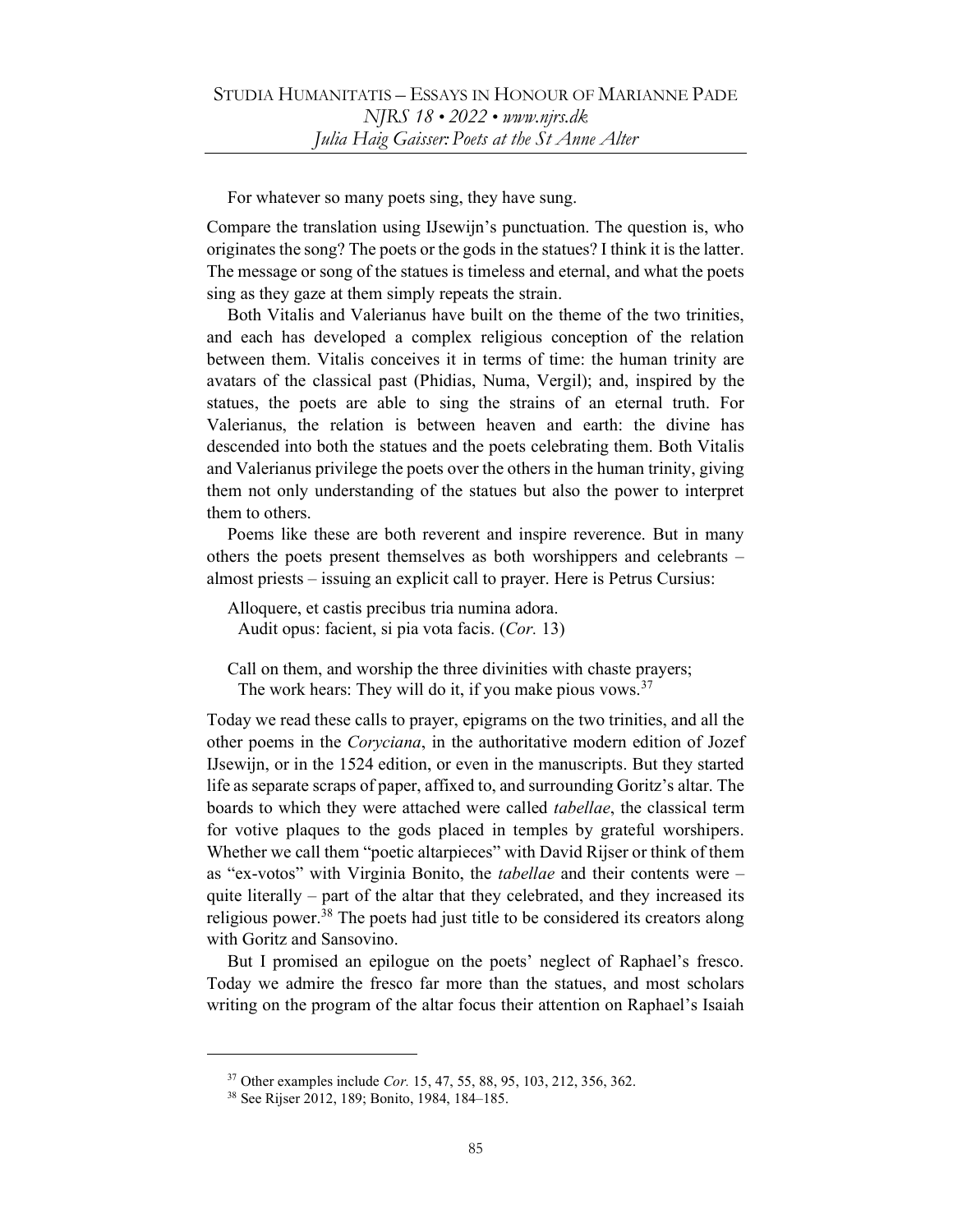more than on Sansovino's St. Anne.<sup>39</sup> But only thirteen to fifteen of the nearly 400 poems refer to the fresco at all.<sup>40</sup> Not one mentions the name Raphael or says anything specific about the subject of the painting or its meaning. The closest to anything one could call interpretation is this couplet by Marcus Antonius Casanova, in which the painted Isaiah is asked to comment on the sculpture group below.

Si vivis, nec nos delusit dextera Apellis, Quid sentis, vates, de Superis? Loquere! (Cor. 110)

If you live, and the right hand of Apelles has not deceived us, What do you think, prophet, about the Gods? Speak! $41$ 

Scholars have advanced various explanations for the omission.<sup>42</sup> Perhaps Goritz fell out with Raphael, and the poets thought it politic not to mention the fresco. By 1524, Raphael was dead, and perhaps the poets preferred to celebrate a living artist. Since Protestants had started to lay claim to ideas and figures from the Old Testament, perhaps it seemed better not to make too much fuss over Isaiah. The favorite explanation, however, is that perhaps other collections of the *Coryciana* now lost included poems on the fresco.<sup>43</sup>

These explanations all have their starting point in the modern preference for the fresco; and they are all what we might call external and historical – personal and theological disputes on the one hand and accidents of textual transmission on the other. I want to look at the matter from a different perspective. My starting point is not the fresco but the sculptures, and I suggest that we keep our focus internal and literary – looking at Goritz, the poets, and the religious ideas conveyed by the statues. My question, then, is not why the poets neglected the fresco, but what they saw in the statues.

<sup>39</sup> E.g., Rijser 2006, 171–181; Rijser 2012, 195–207; Alhaique Pettinelli 1986.

<sup>40</sup> Rijser 2006, 213; 445–452 (the list, with translation and discussion). The number is given as 15 by Perini 1997–1998, 368–407, who discusses a few examples (381–385). Valeriano's poem (Cor. 197), discussed above, does not appear on Rijser's list. Perini includes it (p. 385), pointing to the word colores in line 2 as "un fugace cenno" to the painting, but regards the rest of the epigram as "escludendo affatto Raffaello".

<sup>41</sup> Translated and discussed by Rijser 2006, 448–449; Rijser, 2012, 228. See also Perini 1997–1998, 383.

<sup>42</sup> E.g. Perini 1997–1998, esp. 387–388; Rijser 2006, 213, 452; Rijser 2012, 197 n. 52, 227–230.

<sup>&</sup>lt;sup>43</sup> There were other collections (there were poems in Greek, for example). See Ruysschaert 1972; IJsewijn in *Coryciana* 1997, 17–22. But 12 of the poems that refer to the fresco are all by two poets: Blosius Palladius and Marcus Antonius Casanova. Blosius was the editor of our collection, and if he had written additional poems on Raphael, he surely would have included them. And much of Casanova's poetry is extant (Ballistreri 1978); one would expect IJsewijn to have included any on the fresco in Coryciana 1997.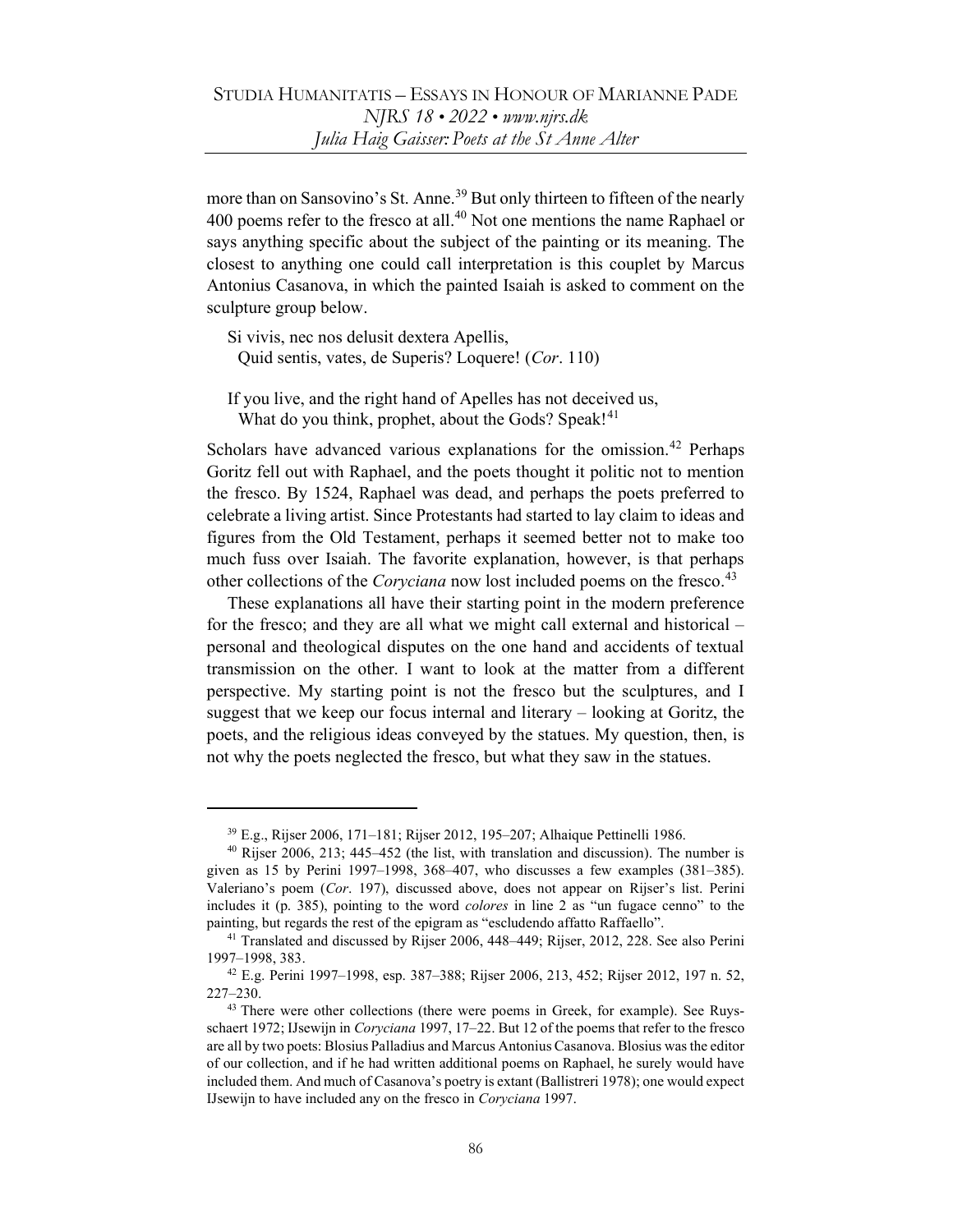# STUDIA HUMANITATIS – ESSAYS IN HONOUR OF MARIANNE PADE NJRS 18 • 2022 • www.njrs.dk Julia Haig Gaisser: Poets at the St Anne Alter

The poets were influenced by several considerations. The first is obvious: Goritz's special devotion to St. Anne. His celebration was for St. Anne's day, and the cult statue was necessarily the main focus of attention.<sup>44</sup> Moreover, while the message of Raphael's Isaiah is primarily intellectual, in tune with the complex and multi-layered theology of Egidio da Viterbo, that of the sculpture is both simple and profound. The statue group speaks to universal human emotions – the three generations of grandmother, daughter, and child – figures literally attached to each other and joined by a bond of human love. The three-fold work provided the poets with a ready-made symbolism full of artistic possibilities, including the idea of setting what I have called the creative trinity against the sacred trinity of the statues  $-$  a theme they embroidered in countless ways, as we have seen. Most important, however, was the religious significance of the statues – not only in the figures they represented, but in the fact that they were made – by Goritz's stipulation – from a single piece of stone.<sup>45</sup> This technical feat (which is great enough that one could almost call it miraculous) is a reflection on the human level of the religious miracles associated with the relationship of the three figures. Here is Aulus Orpheus Pellatus:

Anna vetus sterilis Mariam, ast haec virgo Tonantem Gignit, et hinc natus, pró! puer iste Deus. (Cor. 258)

Aged Anna, barren, gave birth to Mary, but she, a Virgin, gave birth to the Thunderer, and from him – behold! was born this boy,  $God!^{46}$ 

The St. Anne trinity, in this light, then, embodies miracles: the barren grandmother, the virgin mother, the child who is both son and father. A trinity itself, it reveals both the mystery of the Incarnation and that of the holy Trinity.<sup>47</sup> With competition like this, Isaiah – great as he is – never had a chance.

<sup>44</sup> See Perini 1997–1998, 386; Rijser 2006, 213; Rijser 2012, 228.

<sup>&</sup>lt;sup>45</sup> Goritz's use of this symbolism may be what the poets mean when they refer to the "mind" (mens) of Goritz as an essential component of the statues.

<sup>46</sup> Other examples include Cor. 138, 218, 256, 259, 287, 325.

<sup>&</sup>lt;sup>47</sup> See Perini 1997–1998, 386. The theme is clearly annunciated in Cor 1.70–81, discussed by Rijser 2006, 217–218.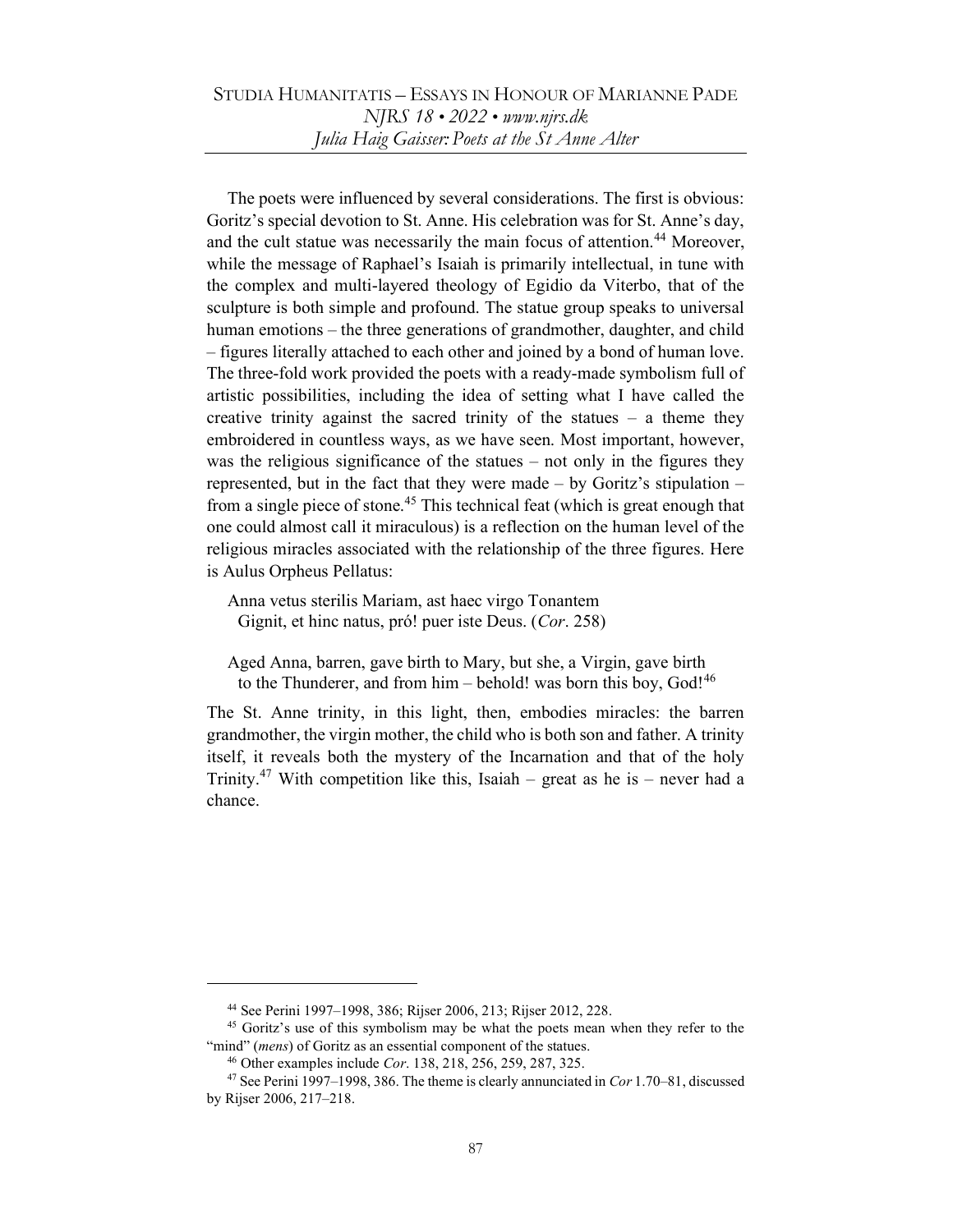### **Bibliography**

- Alhaique Pettinelli, Rosanna 1986, "Punti di vista sull'arte nei poeti del Coryciana", Rassegna della letteratura italiana 90, 41–54. Reprinted as, "'Ars antiqua' e 'nova religio': gli autori dei Coryciana tra classicità e modernità", Tra antico e moderno: Roma nel primo Rinascimento, Rome, 1991, 63–81.
- Ballistreri, Gianni 1978, "Casanova, Marco Antonio", Dizionario biografico degli Italiani 21, 171–174.
- Benedetti, Stefano 2010, "La Lacrimae amicorum in morte di Celso Mellini", Ex perfecta antiquorum eloquentia: Oratoria e poesia a Roma nel primo Cinquecento, Rome, 133–160 (RR inedita 46).
- Bober, Phyllis Pray 1977, "The Coryciana and the Nymph Corycia", Journal of the Warburg and Courtauld Institutes 40, 223–239.
- Bonito, Virginia Anne 1980, "The St. Anne Altar in San Agostino in Rome: A New Discovery", The Burlington Magazine 122, 805–812.
- Bonito, Virginia Anne 1984, The Saint Anne Altar in Sant'Agostino, Rome, University Microfilms, Ann Arbor, MI.
- Brummer, Hans Henrik 1970, The Statue Court in the Vatican Belvedere. Stockholm.
- Ceresa, Massimo 2002, "Goritz, Johann, detto Coricio," Dizionario biografico degli Italiani, 58, 69–72.
- Coryciana 1524, Rome.
- Coryciana 1997, ed.: Josef IJsewijn, Rome.
- Coryciana 2020, trans.: Lydia Keilen, Paris.
- D'Amico, John 1983, Renaissance Humanism in Papal Rome: Humanists and Churchmen on the Eve of the Reformation, Baltimore & London.
- De Caprio, Vincenzo 1981, "L'area umanistica romana (1513–1527)", Studi Romani 29, 321–335.
- De Caprio, Vincenzo 1982, "I cenacoli umanistici", Letteratura Italiana I: Il letterato e le istituzioni, ed.: Alberto Asor Rosa, Torino, 799–832.
- Fanelli, Vittorio 1979, "Adriano VI e Angelo Colocci", Ricerche su Angelo Colocci e sulla Roma cinquecentesca, Città del Vaticano, 30–44 (Studi e testi 283).
- Gaisser, Julia Haig 1995, "The Rise and Fall of Goritz's Feasts", Renaissance Quarterly 48, 41–55.
- Gaisser, Julia Haig 1999, Pierio Valeriano on the "Ill Fortune of Learned Men": A Renaissance Humanist and his world, Ann Arbor, MI.
- Gaisser, Julia Haig 2009, Catullus, Chichester, Malden MA, Oxford.
- Gaisser, Julia Haig 2011, "The Mirror of Humanism: Self Reflection in the Roman Academy", On Renaissance Academies: Proceedings of the International Conference, "From the Roman Academy to the Danish Academy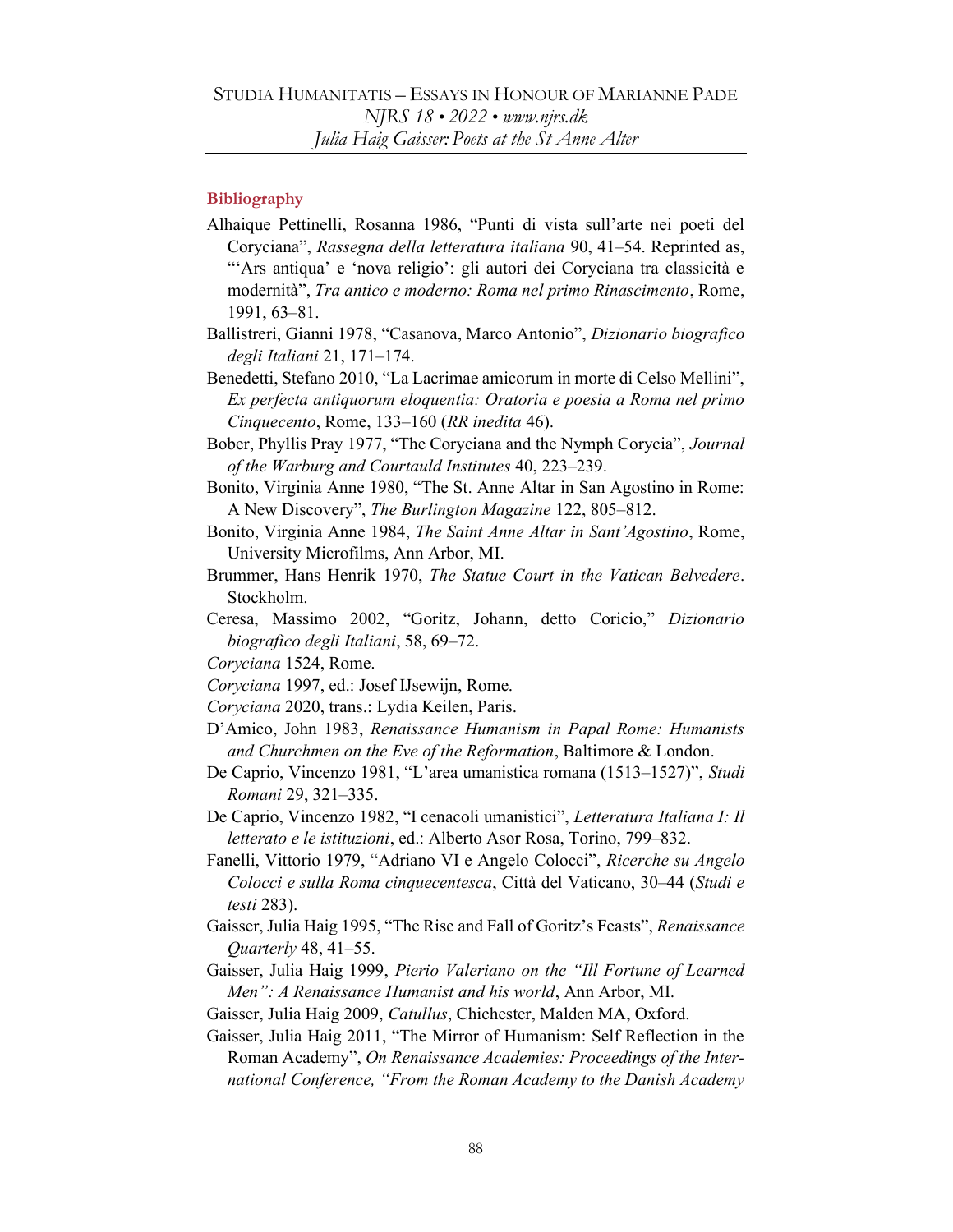in Rome", The Danish Academy in Rome, 11–13 October 2006, ed.: Marianne Pade, Rome, 123–132.

Gnoli, Domenico 1938. La Roma di Leon X, Milan.

- IJsewijn Jozef 1990, "Poetry in a Roman Garden: the Coryciana", Latin Poetry and the Classical Tradition, eds.: Peter Godman & Oswyn Murray, Oxford, 211–231.
- Moncallero, Giuseppe Lorenzo 1962, Imperia de Paris nella Roma del Cinquecento e i suoi cantori funebri, Rome.
- O'Malley, John W. 1968, Giles of Viterbo on Church and Reform, Leiden.
- Pellegrino, Francesca 2003, "Elaborazioni di alcuni principali topoi nei Coryciana", Visuelle Topoi: Erfindung und tradiertes Wissen in den Künsten der italienische Renaissance, eds.: Ulrich Pfisterer & Max Seidel, Munich & Berlin, 217–262.
- Perini, Giovanna 1997–1998, "Carmi inediti su Raffaello e sull'arte della prima metà del Cinquecento a Roma e Ferrara e il mondo dei Coryciana", Römisches Jahrbuch der Bibliotheca Hertziana 32, 367–407.
- Rijser, David 2006, Raphael's Poetics: Ekphrasis, Interaction and Typology in Art and Poetry of High Renaissance Rome, Dissertation, University of Amsterdam, Amsterdam.
- Rijser, David 2012, Raphael's Poetics: Art and Poetry in High Renaissance Rome, Amsterdam.
- Ruysschaert, José, 1972, "Le péripéties inconnues de l'édition des 'Coryciana' de 1524", Atti del Convegno di studi su Angelo Colocci, Jesi, 13–14 settembre 1969, Jesi, 45–60.
- Shearman, John 2003, Raphael in Early Modern Sources (1483–1602), 2 vols., New Haven.
- Sodano, Rossana 2001, "Intorno ai 'Coryciana': Conflitti politici e letterari in Roma dagli anni di Leone X a quelli di Clemente VII", Giornale storico della letteratura italiana 178, 420–450.
- Stinger, Charles L. 1985, The Renaissance in Rome, Bloomington.
- Vitalis, Janus 1512, Imperiae Panaegyricus, Rome.
- Wind, Edgar 1968, Pagan Mysteries in the Renaissance, New York & London.
- Wolkenhauer, Anja 2014, "Sprechenden Statuen: Eine antike Denkfigur und ihre multimediale Aktualisierung im frühneuzeitlichen Rom", Album Alumnorum Gualthero Ludwig septimum decimum lustrum emenso dedicatum, ed.: Ludwig Braun, Würzburg, 101–127.